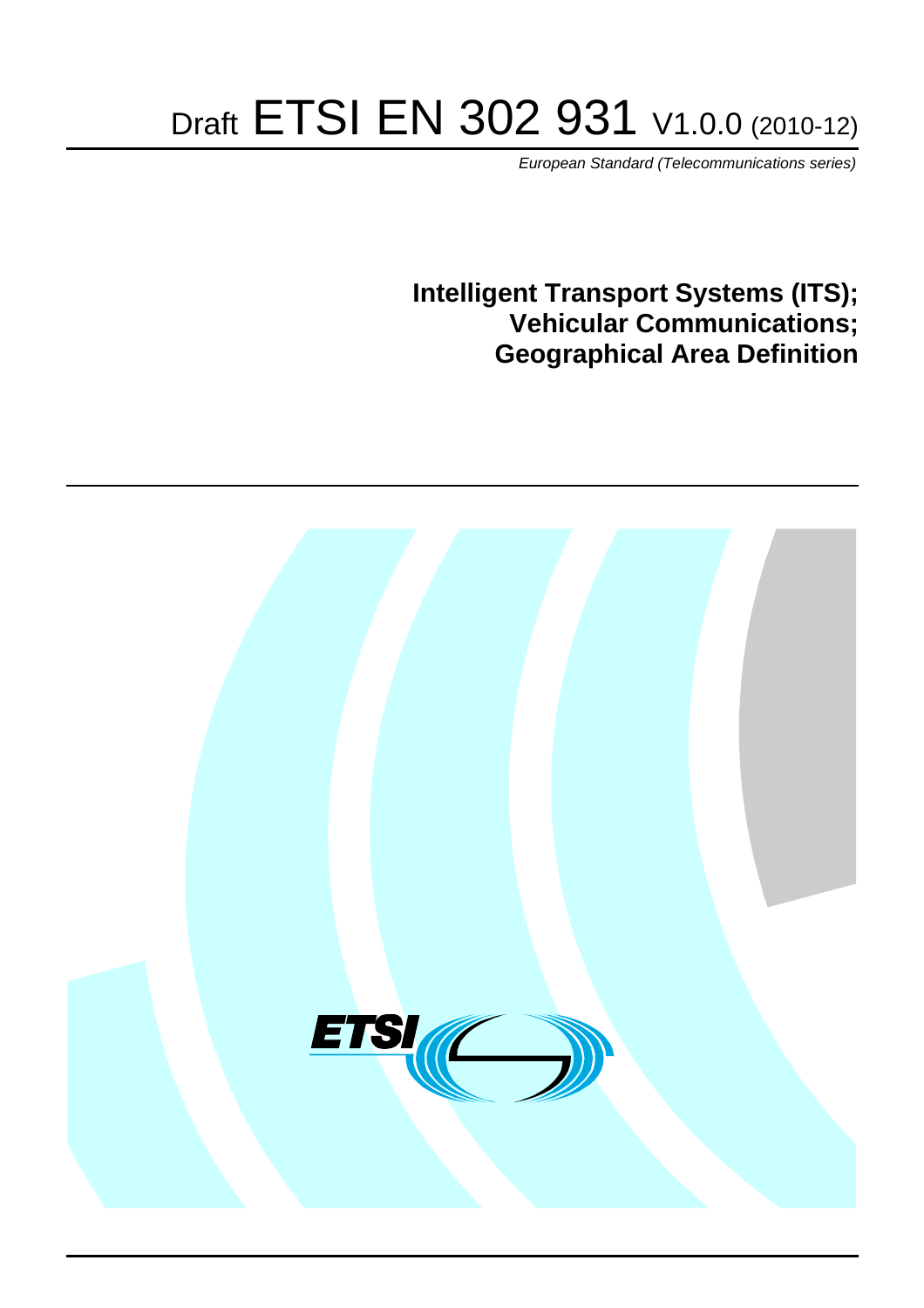Reference DEN/ITS-0030021

Keywords

ITS, location

#### *ETSI*

#### 650 Route des Lucioles F-06921 Sophia Antipolis Cedex - FRANCE

Tel.: +33 4 92 94 42 00 Fax: +33 4 93 65 47 16

Siret N° 348 623 562 00017 - NAF 742 C Association à but non lucratif enregistrée à la Sous-Préfecture de Grasse (06) N° 7803/88

#### *Important notice*

Individual copies of the present document can be downloaded from: [http://www.etsi.org](http://www.etsi.org/)

The present document may be made available in more than one electronic version or in print. In any case of existing or perceived difference in contents between such versions, the reference version is the Portable Document Format (PDF). In case of dispute, the reference shall be the printing on ETSI printers of the PDF version kept on a specific network drive within ETSI Secretariat.

Users of the present document should be aware that the document may be subject to revision or change of status. Information on the current status of this and other ETSI documents is available at <http://portal.etsi.org/tb/status/status.asp>

If you find errors in the present document, please send your comment to one of the following services: [http://portal.etsi.org/chaircor/ETSI\\_support.asp](http://portal.etsi.org/chaircor/ETSI_support.asp)

#### *Copyright Notification*

No part may be reproduced except as authorized by written permission. The copyright and the foregoing restriction extend to reproduction in all media.

> © European Telecommunications Standards Institute 2010. All rights reserved.

**DECT**TM, **PLUGTESTS**TM, **UMTS**TM, **TIPHON**TM, the TIPHON logo and the ETSI logo are Trade Marks of ETSI registered for the benefit of its Members.

**3GPP**TM is a Trade Mark of ETSI registered for the benefit of its Members and of the 3GPP Organizational Partners. **LTE**™ is a Trade Mark of ETSI currently being registered

for the benefit of its Members and of the 3GPP Organizational Partners.

**GSM**® and the GSM logo are Trade Marks registered and owned by the GSM Association.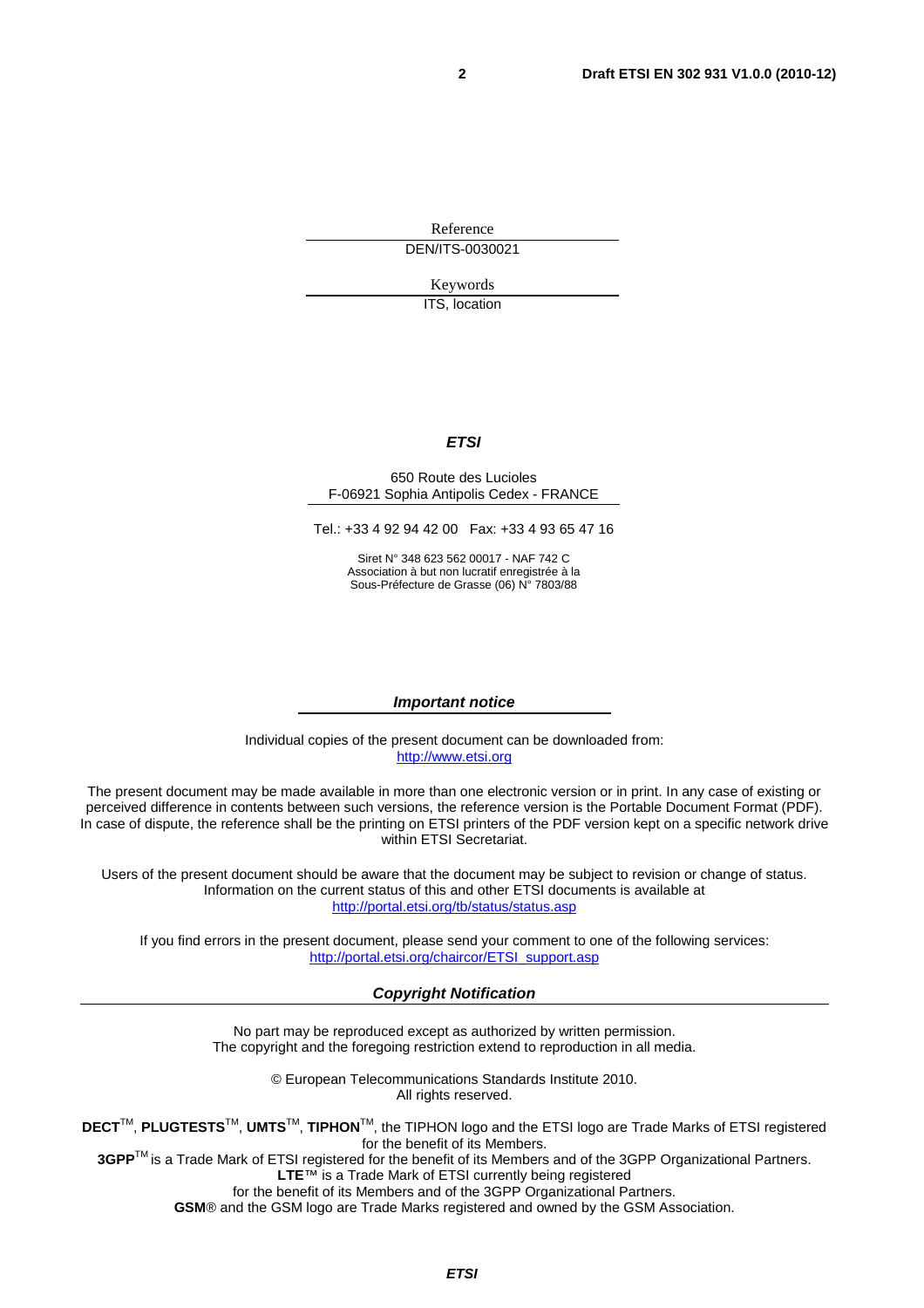# Contents

| 1<br>2<br>2.1<br>2.2<br>3<br>3.1<br>3.2<br>$\overline{4}$<br>4.1<br>4.2<br>4.3<br>4.4<br>5<br>5.1<br>5.2<br>5.3<br>5.4<br><b>Annex A (informative):</b> |  |  |  |  |  |  |
|---------------------------------------------------------------------------------------------------------------------------------------------------------|--|--|--|--|--|--|
|                                                                                                                                                         |  |  |  |  |  |  |
|                                                                                                                                                         |  |  |  |  |  |  |
|                                                                                                                                                         |  |  |  |  |  |  |
|                                                                                                                                                         |  |  |  |  |  |  |
|                                                                                                                                                         |  |  |  |  |  |  |
|                                                                                                                                                         |  |  |  |  |  |  |
|                                                                                                                                                         |  |  |  |  |  |  |
|                                                                                                                                                         |  |  |  |  |  |  |
|                                                                                                                                                         |  |  |  |  |  |  |
|                                                                                                                                                         |  |  |  |  |  |  |
|                                                                                                                                                         |  |  |  |  |  |  |
|                                                                                                                                                         |  |  |  |  |  |  |
|                                                                                                                                                         |  |  |  |  |  |  |
|                                                                                                                                                         |  |  |  |  |  |  |
|                                                                                                                                                         |  |  |  |  |  |  |
|                                                                                                                                                         |  |  |  |  |  |  |
|                                                                                                                                                         |  |  |  |  |  |  |
|                                                                                                                                                         |  |  |  |  |  |  |
|                                                                                                                                                         |  |  |  |  |  |  |
|                                                                                                                                                         |  |  |  |  |  |  |
|                                                                                                                                                         |  |  |  |  |  |  |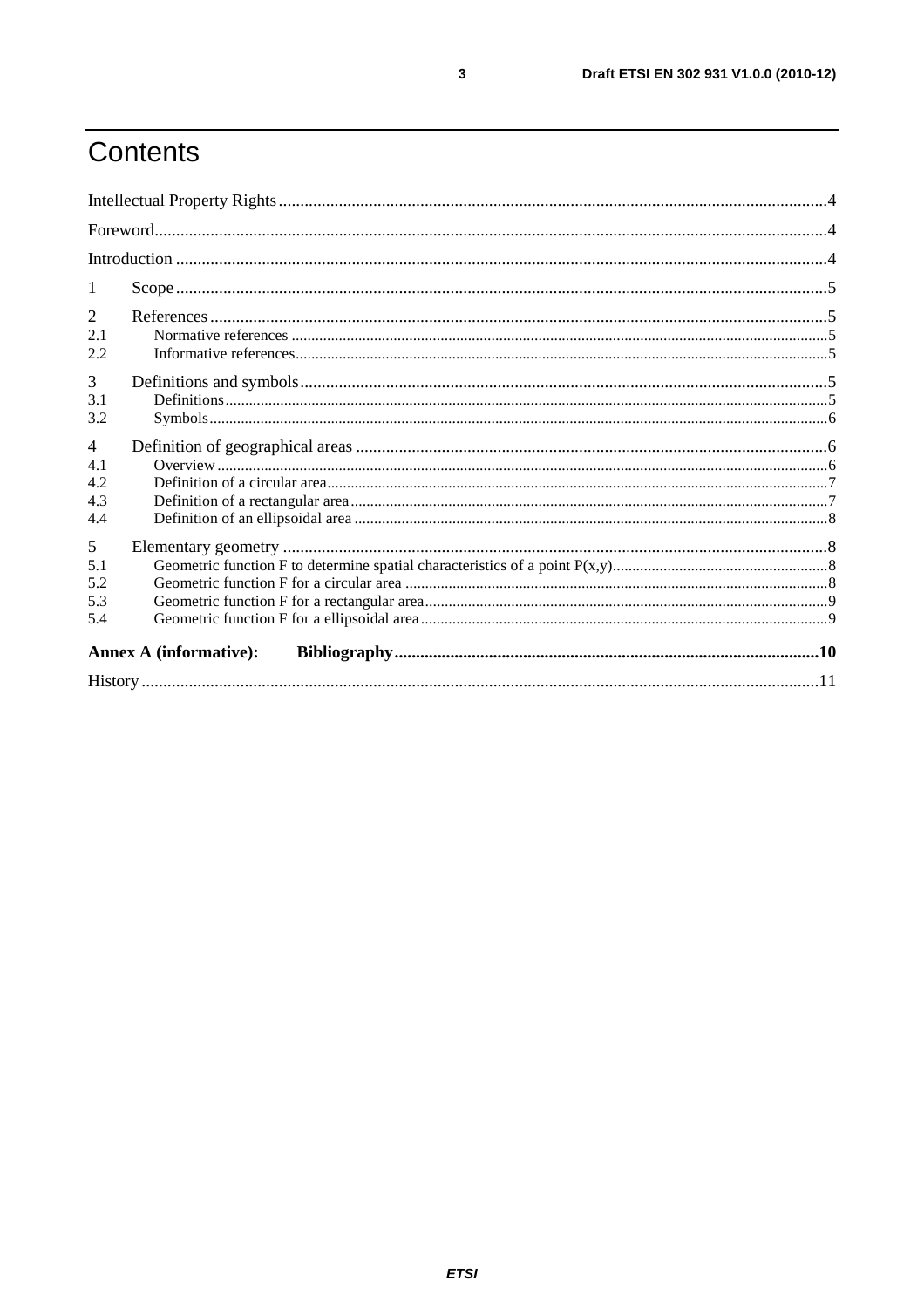IPRs essential or potentially essential to the present document may have been declared to ETSI. The information pertaining to these essential IPRs, if any, is publicly available for **ETSI members and non-members**, and can be found in ETSI SR 000 314: *"Intellectual Property Rights (IPRs); Essential, or potentially Essential, IPRs notified to ETSI in respect of ETSI standards"*, which is available from the ETSI Secretariat. Latest updates are available on the ETSI Web server ([http://webapp.etsi.org/IPR/home.asp\)](http://webapp.etsi.org/IPR/home.asp).

Pursuant to the ETSI IPR Policy, no investigation, including IPR searches, has been carried out by ETSI. No guarantee can be given as to the existence of other IPRs not referenced in ETSI SR 000 314 (or the updates on the ETSI Web server) which are, or may be, or may become, essential to the present document.

#### Foreword

This European Standard (Telecommunications series) has been produced by ETSI Technical Committee Intelligent Transport System (ITS), and is now submitted for the Public Enquiry phase of the ETSI standards Two-step Approval Procedure.

| <b>Proposed national transposition dates</b>                                                |                                 |  |  |  |
|---------------------------------------------------------------------------------------------|---------------------------------|--|--|--|
| Date of latest announcement of this EN (doa):                                               | 3 months after ETSI publication |  |  |  |
| Date of latest publication of new National Standard<br>or endorsement of this $EN$ (dop/e): | 6 months after doa              |  |  |  |
| Date of withdrawal of any conflicting National Standard (dow):                              | 6 months after doa              |  |  |  |

#### Introduction

The present document specifies a method for location referencing. This method defines geographical areas by means of geometric shapes, i.e. circle, rectangle and ellipse. Furthermore, the present document introduces a function that can be used determine the geospatial relation of a point to the geographical area (at the centre, inside, at the border, outside).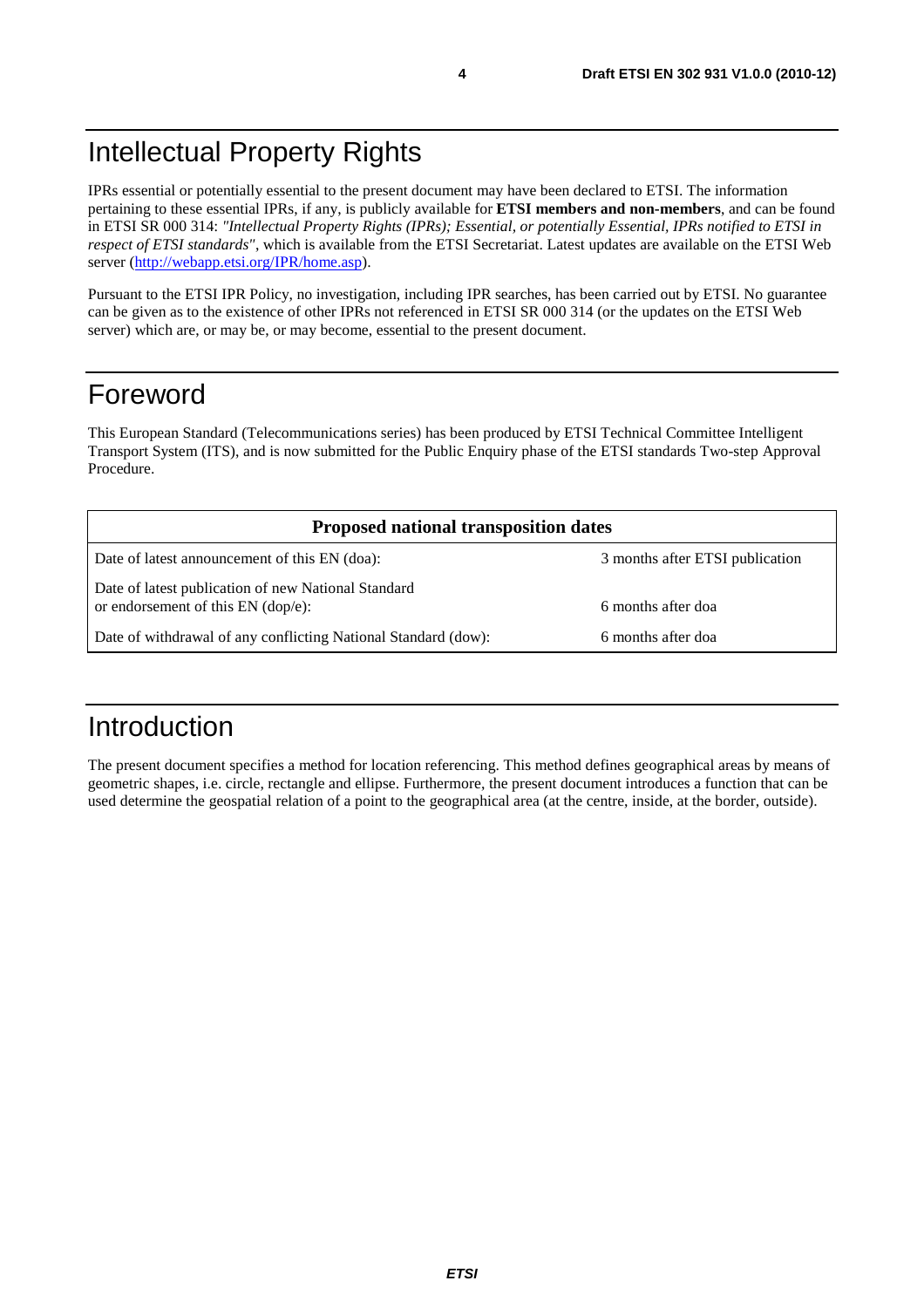#### 1 Scope

The location referencing method enables ITS stations to exchange location-related information [i.1] and [i.3]. It facilitates communication protocols [i.2] and [i.4] to address geographical areas and to disseminate information in these areas.

The location referencing method is designed to minimize overhead and computational complexity.

Encoding and decoding of the geospatial information is beyond the scope of the present document.

#### 2 References

References are either specific (identified by date of publication and/or edition number or version number) or non-specific. For specific references, only the cited version applies. For non-specific references, the latest version of the reference document (including any amendments) applies.

Referenced documents which are not found to be publicly available in the expected location might be found at [http://docbox.etsi.org/Reference.](http://docbox.etsi.org/Reference)

NOTE: While any hyperlinks included in this clause were valid at the time of publication ETSI cannot guarantee their long term validity.

#### 2.1 Normative references

The following referenced documents are necessary for the application of the present document.

Not applicable.

#### 2.2 Informative references

The following referenced documents are not necessary for the application of the present document but they assist the user with regard to a particular subject area.

- [i.1] ETSI TR 102 638: "Intelligent Transport Systems (ITS); Vehicular Communications; Basic Set of Applications; Definitions".
- [i.2] ETSI TS 102 637-3: "Intelligent Transport Systems (ITS); Vehicular Communications; Basic Set of Applications; Part 3: Specifications of Decentralized Environmental Notification Basic Service".
- [i.3] ETSI TS 102 636-3: "Intelligent Transport Systems (ITS); Vehicular Communications; GeoNetworking; Part 3: Network architecture".
- [i.4] ETSI TS 102 636-4-1: "Intelligent Transport System (ITS); Vehicular communications; GeoNetworking; Part 4: Geographical addressing and forwarding for point-to-point and point-tomultipoint communications; Sub-part 1: Media independent functionalities".

### 3 Definitions and symbols

#### 3.1 Definitions

For the purposes of the present document, the following terms and definitions apply:

**location referencing:** method for referencing a location to facilitate the exchange of location-related information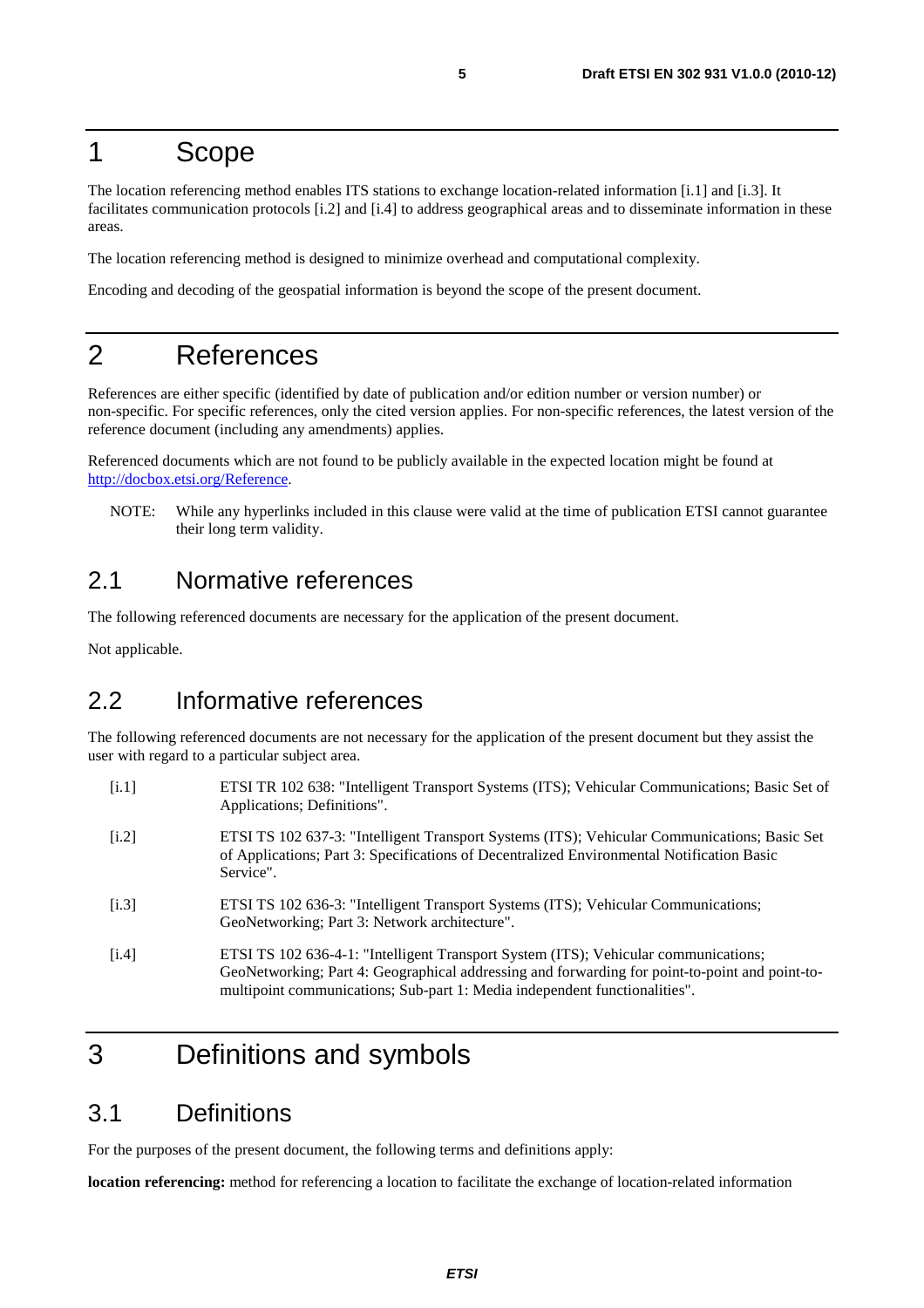#### 3.2 Symbols

For the purposes of the present document, the following symbols apply:

| a                     | the distance between the center point and the long side of a rectangle (perpendicular bisector of the |  |  |
|-----------------------|-------------------------------------------------------------------------------------------------------|--|--|
|                       | long side) or the length of the long semi-axis of an ellipse                                          |  |  |
| <sub>b</sub>          | the distance between the center point and the short side of a rectangle (perpendicular bisector of    |  |  |
|                       | the short side) or the length of the short semi-axis of an ellipse                                    |  |  |
| $\mathbf F$           | function to determine the spatial characteristics of a point $P(x,y)$ relative to a geometric shape   |  |  |
| P(x,y)                | point in a Cartesian coordinate system                                                                |  |  |
| $\mathbf{r}$          | radius of a circle                                                                                    |  |  |
| $\mathbf{X}$          | abscissa of a Cartesian coordination system with the origin in the centre of the geographical area    |  |  |
|                       | and parallel to the long side of a geometric shape                                                    |  |  |
| у                     | ordinate of a Cartesian coordination system with the origin in the centre of the geographical area    |  |  |
|                       | and parallel to the short side of a geometric shape                                                   |  |  |
| $\theta$              | azimuth angle of the long side of a rectangle or the long semi-axis of an ellipse                     |  |  |
| $\boldsymbol{\omega}$ | zenith angle of the long side of a rectangle or the long semi-axis of an ellipse                      |  |  |
|                       |                                                                                                       |  |  |

# 4 Definition of geographical areas

#### 4.1 Overview

Geographical areas shall be specified by geometric shapes. The following geographical areas are defined

- circular area,
- rectangular area, and
- ellipsoidal area.

Figure 1 depicts all shapes in a single drawing. The shapes are detailed in the following clauses.



**Figure 1: Circular area**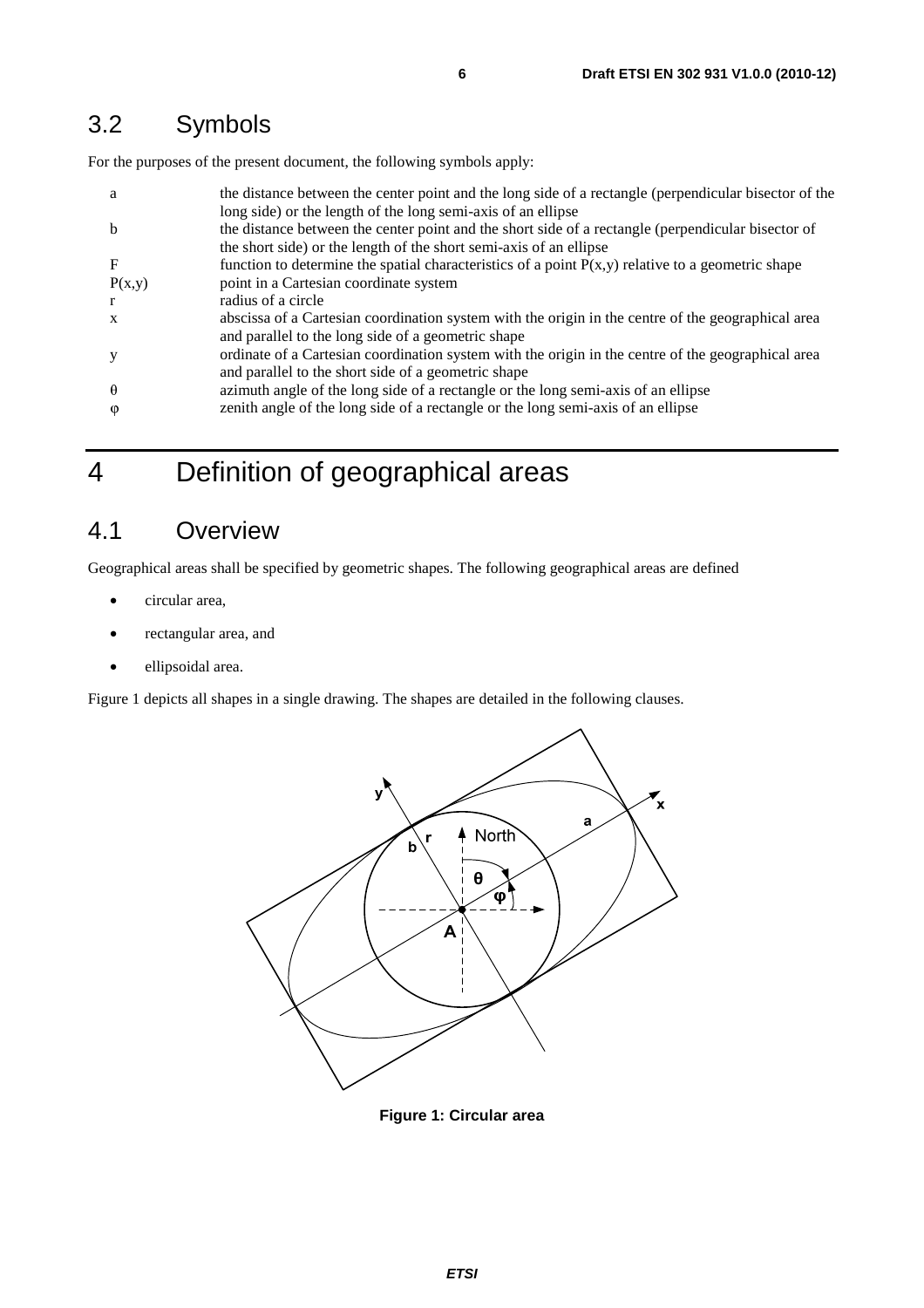#### 4.2 Definition of a circular area

The circular area shall be described by a circular shape with a single point *A* that represents the center of the circle and a radius *r* as shown in Figure 2.



**Figure 2: Circular area** 

### 4.3 Definition of a rectangular area

The rectangular area shall be defined by a rectangular shape *(*Figure 3) with point *A* that represents the center of the rectangle and the following parameters:

- a the distance between the center point and the short side of the rectangle (perpendicular bisector of the short side),
- b the distance between the center point and the long side of the rectangle (perpendicular bisector of the long side),
- <sup>θ</sup> azimuth angle of the short side of the rectangle.



**Figure 3: Rectangular area**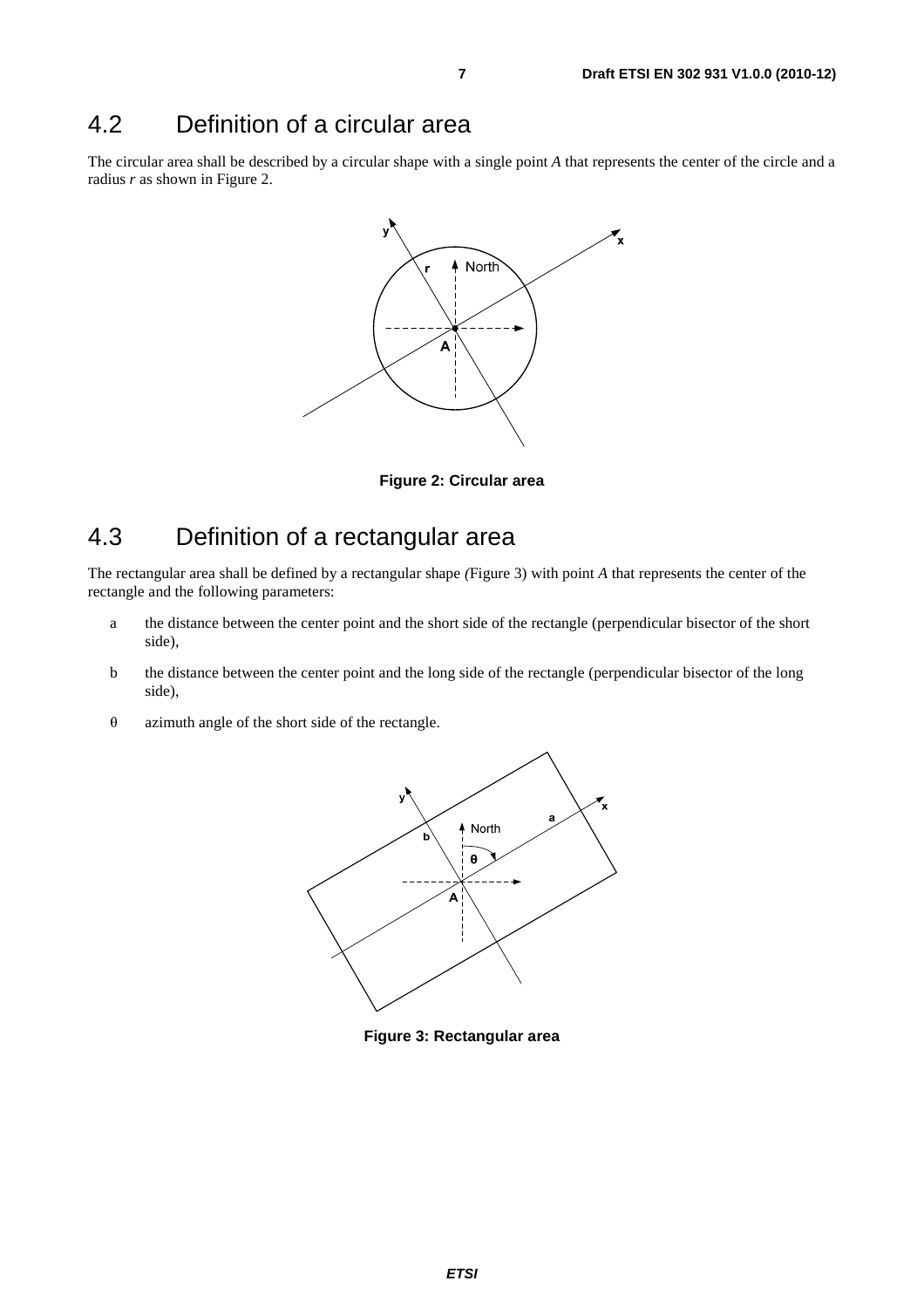#### 4.4 Definition of an ellipsoidal area

The ellipsoidal area shall be defined by an ellipsoidal shape Figure 4 with point *A* that represents the center of the rectangle and the following parameters:

- a the length of the long semi-axis,
- b the length of the short semi-axis,
- <sup>θ</sup> azimuth angle of the long semi-axis.





### 5 Elementary geometry

#### 5.1 Geometric function F to determine spatial characteristics of a point  $P(x,y)$

This clause defines a function F that an ITS station can use to determine whether a point  $P(x,y)$  is located inside, outside, at the centre, or at the border of a geographical area. The function has the following properties:

> $(x, y)$  $\overline{\phantom{a}}$  $\blacksquare$ ⎩  $\left\{ \right.$  $\frac{1}{2}$  $\begin{vmatrix} =1 & \text{for } x = 0 \text{ and } y = 0 \end{vmatrix}$  $\prec$ = > = outside the geographical area at the border of the geographical area inside the geographical area for  $x = 0$  and  $y = 0$  (at the centre point) 0 0 0 1  $F(x, y)$

where:  $x, y$  are the geographical coordinates of P.

The function  $F(x,y)$  assumes the canonical form of the geometric shapes: The Cartesian coordinate system has its origin in the center of the shape. Its abscissa is parallel to the long side of the shapes. Point P is defined relative to this coordinate system.

#### 5.2 Geometric function F for a circular area

For a circular area the function F is defined by equation 1.

$$
F(x, y) = 1 - \left(\frac{x}{r}\right)^2 - \left(\frac{y}{r}\right)^2\tag{1}
$$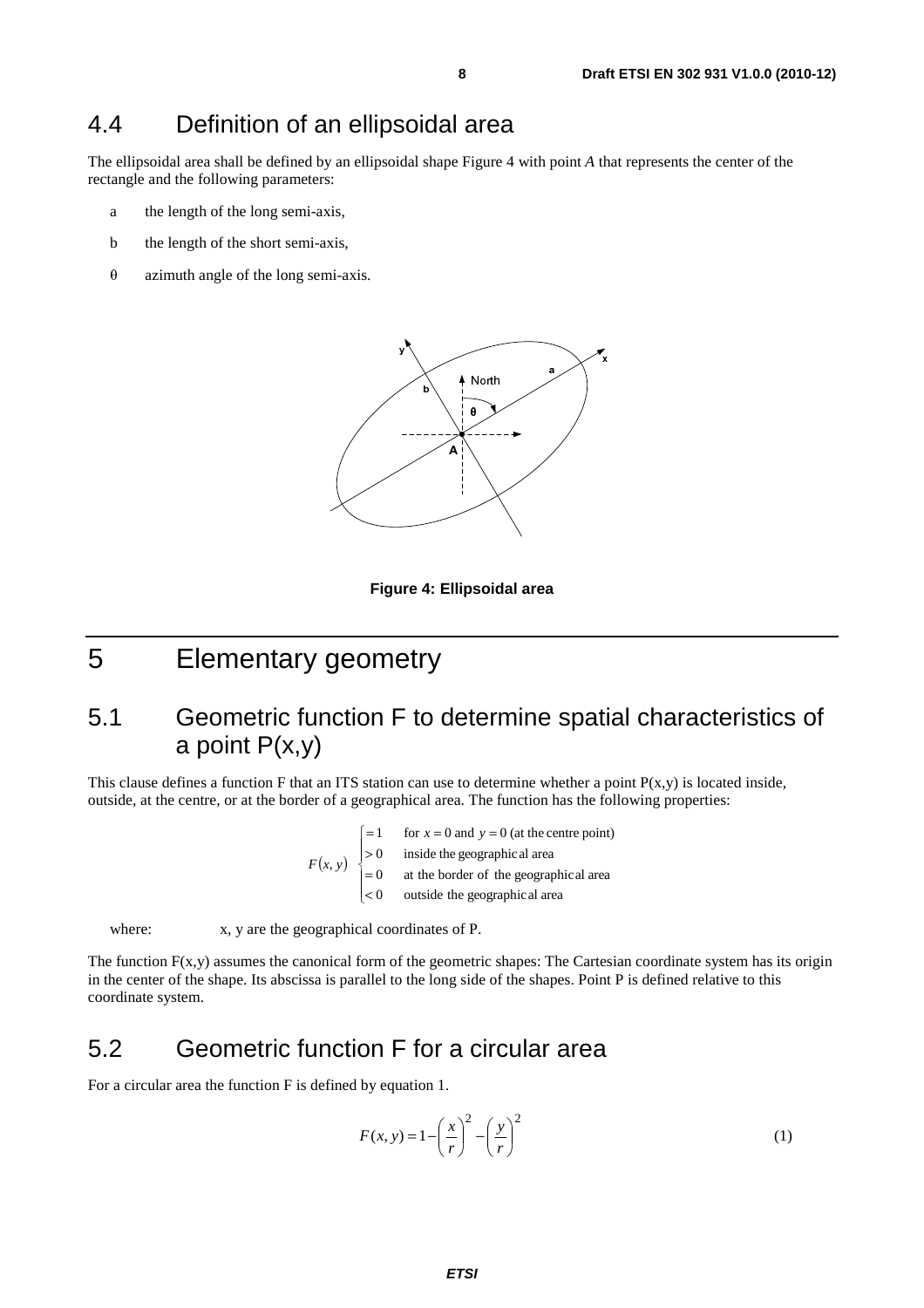#### 5.3 Geometric function F for a rectangular area

For a rectangular area the function F is defined by equation 2.

$$
F(x, y) = \text{Minimum}\left(1 - \left(\frac{x}{a}\right)^2, 1 - \left(\frac{y}{b}\right)^2\right) \tag{2}
$$

### 5.4 Geometric function F for a ellipsoidal area

For an ellipsoidal area the function F is defined by equation 3.

$$
F(x, y) = 1 - \left(\frac{x}{a}\right)^2 - \left(\frac{y}{b}\right)^2\tag{3}
$$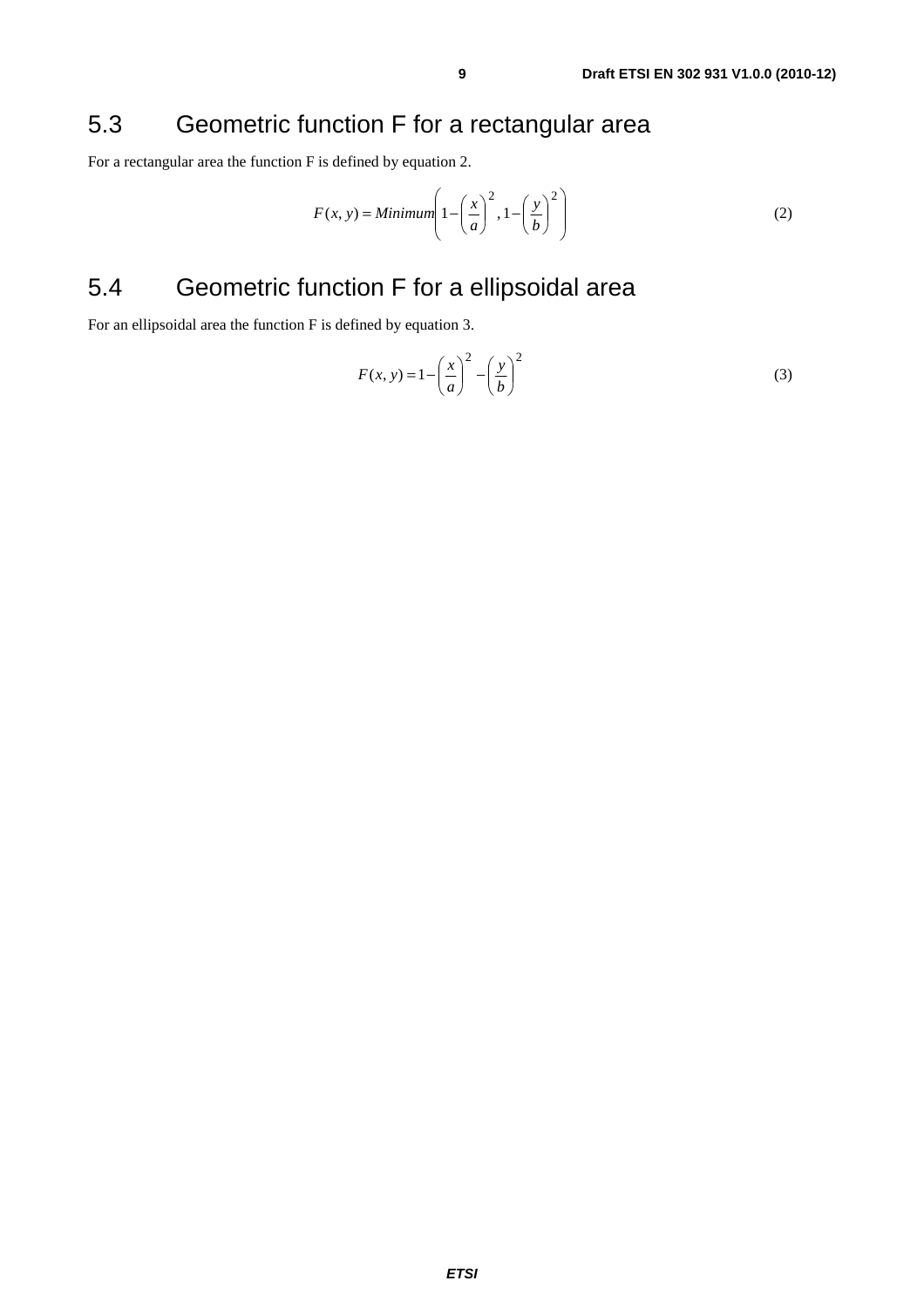- EU FP7 GEONET Project: "Deliverable D2.2 Final GeoNet Specification", January 2010, ETSI Document ITSWG3(10)0011.
- ISO 17572-3 (December 2008): "Intelligent transport systems (ITS) Location referencing for geographic databases - Part 3: Dynamic location references (dynamic profile)".
- SAE J2266 (October 2004): "Location Referencing Message Specification (LRMS)".
- ISO/TS 18234-6 (June 2006): "Traffic and Travel Information (TTI) TTI via Transport Protocol Expert Group (TPEG) data-streams - Part 6: Location referencing applications".
- National Imagery And Mapping Agency, Department of Defense (NIMA) Technical Report TR 8350.2: "World Geodetic System 1984", 3rd edition, January 2000.